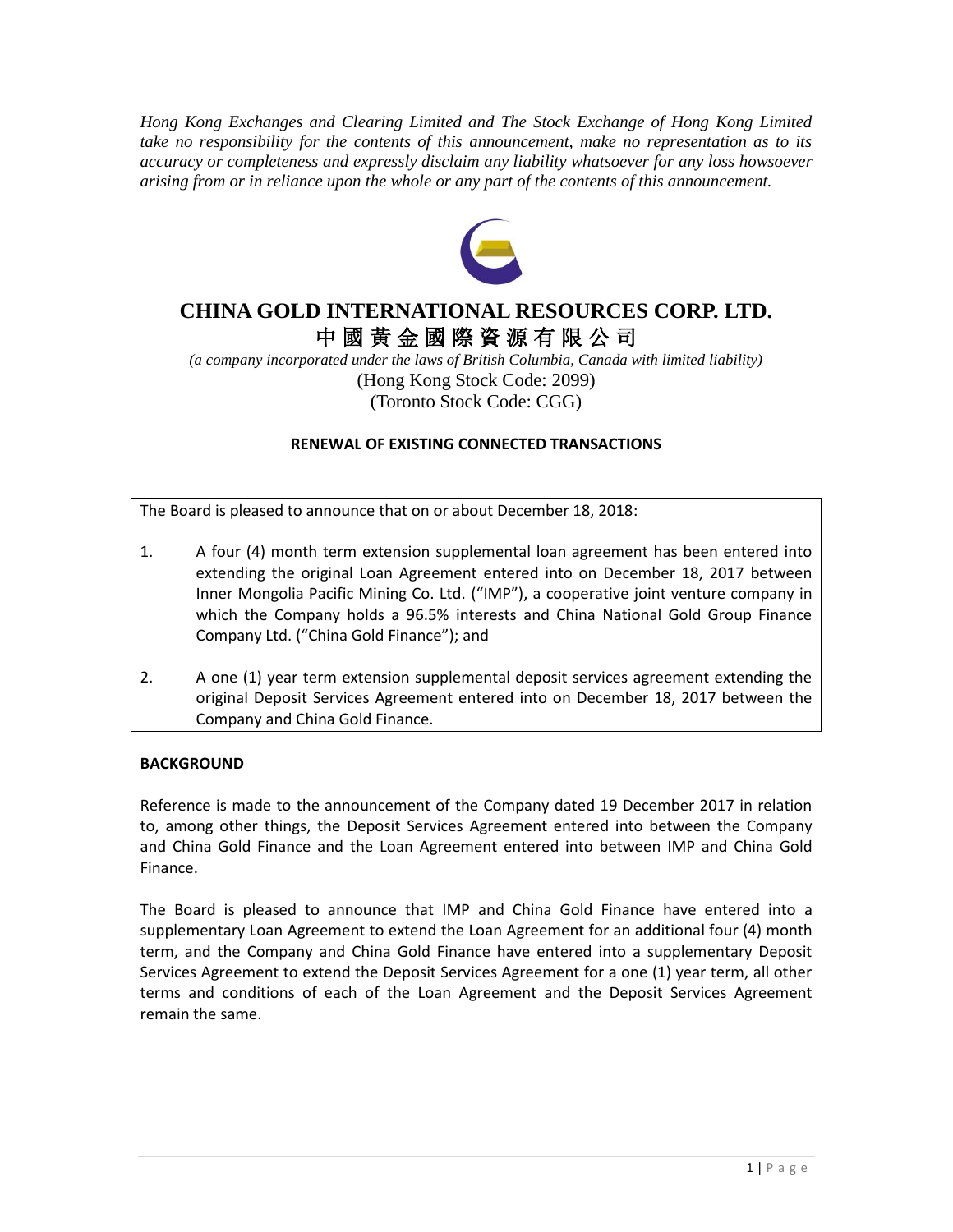# **THE CONTINUING CONNECTED TRANSACTIONS**

## **A. Loan Agreement**

## *Date:*

On or about 18 December 2018, IMP and China Gold Finance entered into a supplemental agreement to renew the term of the Loan Agreement for a further four (4) months to expire 30 April 2019.

## *Transaction Nature:*

China Gold Finance will continue to provide financial assistance to be used towards daily operation working capital on an as needed basis; pursuant to the terms set out in the Loan Agreement.

## *Term:*

IMP and China Gold Finance will enter into the Loan Agreement on the same basis, terms and conditions provided in the original Loan Agreement, with the exception of the Term which will be extended to expire 30 April 2019.

## **A. Deposit Services Agreement**

# *Date:*

On or about 18 December 2018, the Company and China Gold Finance entered into a supplemental agreement to renew the term of the Deposit Services Agreement for a further one (1) year term commencing 1 January 2019 through 31 December 2019.

## *Transaction Nature:*

China Gold Finance will accept deposits from existing and potential new members of the Group to utilize the deposit services provided by China Gold Finance, up to a maximum amount of daily deposit balance (including interest) not exceeding RMB100 million during the term of the Deposit Services Agreement.

## *Term:*

The Company and China Gold Finance will enter into the supplemental deposit services agreement on the same basis, terms and conditions provided in the original Deposit Services Agreement, with the exception of the Term which will be extended to commence 1 January 2019 through 31 December 2019.

## **IMPLICATIONS UNDER THE HONG KONG LISTING RULES**

As at the Latest Practicable Date, China National Gold held approximately 39.3% of the 396,413,753 issued Shares of the Company through CNGGHK, its wholly-owned subsidiary, and thus is the ultimate controlling shareholder of the Company. China National Gold holds a 51% interest in China Gold Finance and therefore, China Gold Finance is a connected person of the Company under Chapter 14A of the Hong Kong Listing Rules.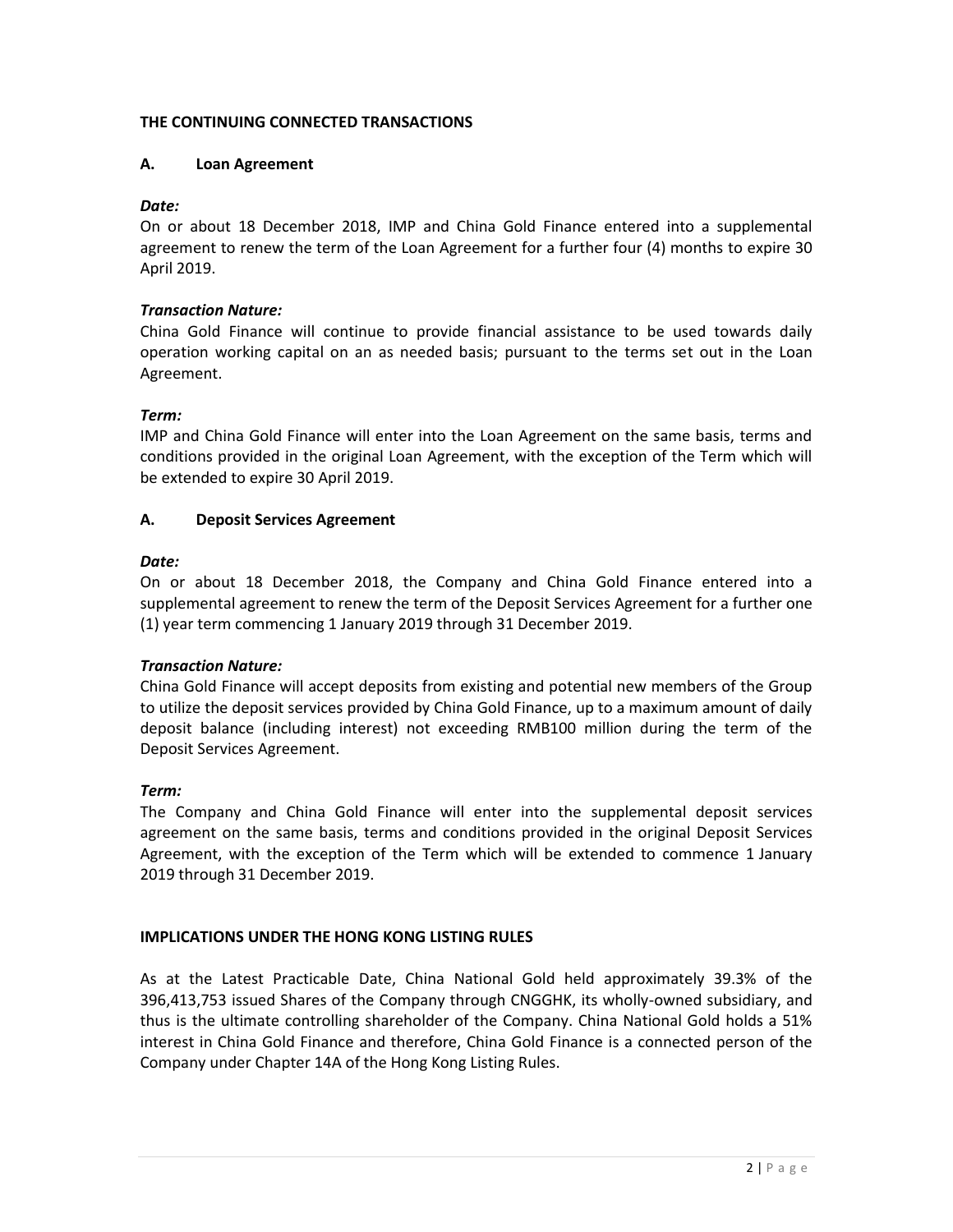#### *Deposit Services Agreement:*

The deposit services are a continuing connected transaction being the provision of financial assistance by the Group to a connected person of the Company. As at least one of the applicable percentage ratios (as defined under Rule 14.07 of the Hong Kong Listing Rules) in respect of the Deposit Services Agreement is greater than 0.1%, but all of the applicable percentage ratios are less than 5%, the transactions contemplated under the Deposit Services Agreement are subject to reporting and announcement requirements, but exempt from independent shareholders' approval requirements under the Hong Kong Listing Rules.

#### *Loan Agreement:*

The Loan Agreement constitutes a connected transaction, being the financial assistance by a connected person of the Company to the Group. As the Directors (including the independent non-executive Directors) consider the Loan to be on normal commercial terms, and as it is not secured by the assets of the Group, it is fully exempt pursuant to Rule 14A.90 of the Hong Kong Listing Rules from the reporting, announcement and independent Shareholders' approval requirements under Chapter 14A of the Hong Kong Listing Rules.

#### **MANAGEMENT OF CONFLICTS**

Each of Mr. Xin Song, Mr. Liangyou Jiang, Mr. Yongqing Teng and Ms. Fuzhen Kang are considered to have a conflict of interest in the transactions contemplated under the Deposit Services Agreement and the Loan Agreement, respectively due to their director or indirect positions or affiliations with China National Gold. Each of them abstained from voting on the relevant resolutions at the Board meeting to approve the Deposit Services Agreement and the Loan Agreement, respectively. All the remaining Directors have confirmed at such Board meeting that they have no material interest in the transactions contemplated under both the Deposit Services Agreement and the Loan Agreement.

#### **INFORMATION ABOUT THE COMPANY**

The Company is a gold and base metal mining company based in Vancouver, Canada. Its principal properties are located in Inner Mongolia, China and in the Tibet Autonomous Region, China. The Company commenced gold production at the Inner Mongolia mine in July 2007 and commenced commercial gold production on July 1, 2008. The Company also commenced commercial production of copper, molybdenum, gold, silver, lead and zinc at the Tibet mine in December 2010.

#### **INFORMATION ABOUT CHINA NATIONAL GOLD**

China National Gold is the only enterprise directly supervised by the State Council of the PRC that focuses on the exploration, mining, processing, smelting, refining and sales of gold. It also operates other nonferrous mineral assets related businesses. The predecessor of China National Gold was China National Gold Corporation, which was established in 1979 and headquartered in Beijing. China National Gold was the largest gold producer in China in 2016 by gold output, according to the China Gold Association. It is also the only enterprise in the gold industry in China that explores, produces and processes gold with a grade of Au99999. China National Gold is the controlling shareholder of the Company, holding 39.3% of the issued and outstanding